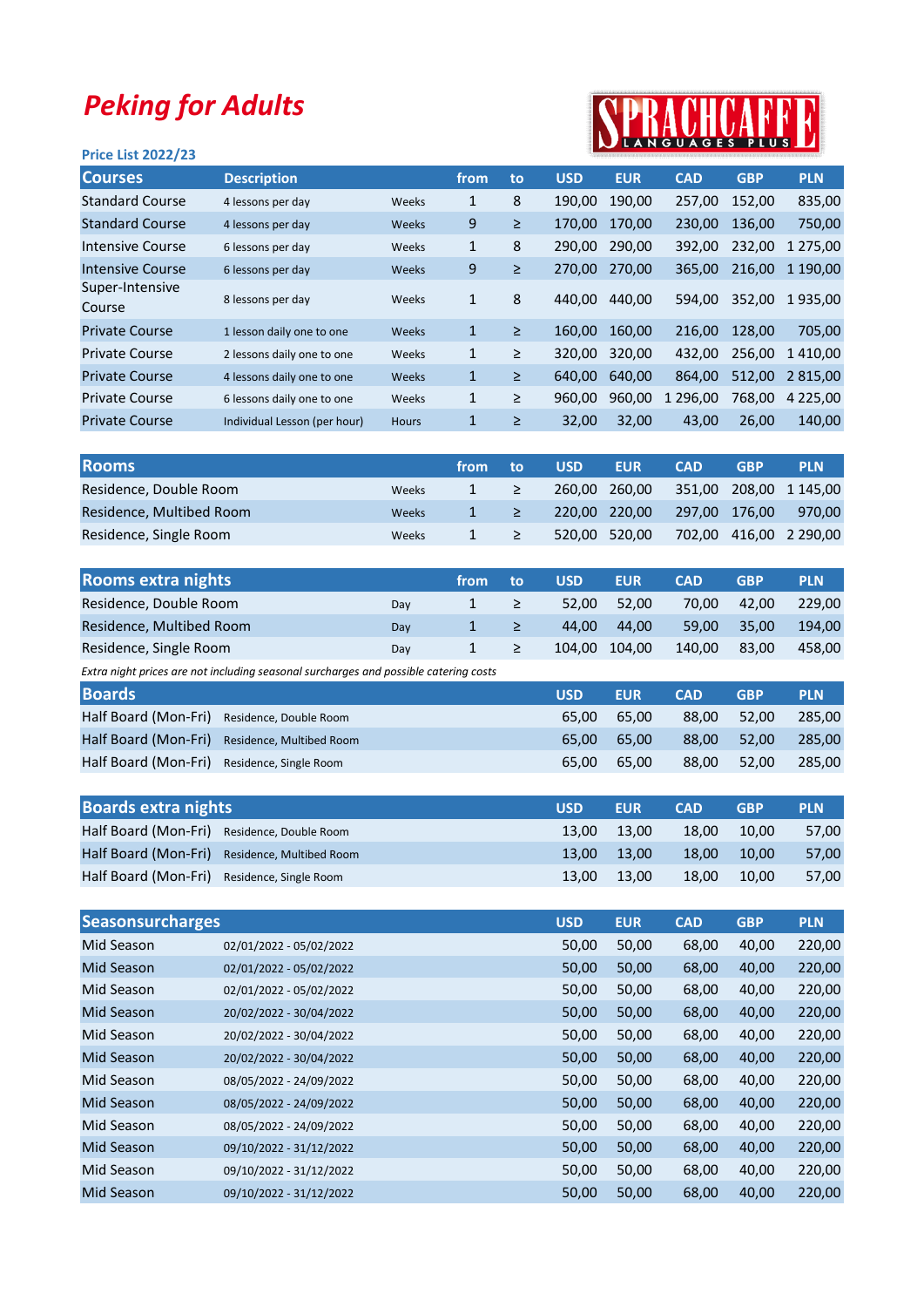|                   | Seasonsurcharges extra nights | <b>USD</b> | <b>EUR</b> | <b>CAD</b> | <b>GBP</b> | <b>PLN</b> |
|-------------------|-------------------------------|------------|------------|------------|------------|------------|
| Mid Season        | 02/01/2022 - 05/02/2022       | 10,00      | 10,00      | 14,00      | 8,00       | 44,00      |
| Mid Season        | 02/01/2022 - 05/02/2022       | 10,00      | 10,00      | 14,00      | 8,00       | 44,00      |
| Mid Season        | 02/01/2022 - 05/02/2022       | 10,00      | 10,00      | 14,00      | 8,00       | 44,00      |
| Mid Season        | 20/02/2022 - 30/04/2022       | 10,00      | 10,00      | 14,00      | 8,00       | 44,00      |
| Mid Season        | 20/02/2022 - 30/04/2022       | 10,00      | 10,00      | 14,00      | 8,00       | 44,00      |
| Mid Season        | 20/02/2022 - 30/04/2022       | 10,00      | 10,00      | 14,00      | 8,00       | 44,00      |
| Mid Season        | 08/05/2022 - 24/09/2022       | 10,00      | 10,00      | 14,00      | 8,00       | 44,00      |
| Mid Season        | 08/05/2022 - 24/09/2022       | 10,00      | 10,00      | 14,00      | 8,00       | 44,00      |
| Mid Season        | 08/05/2022 - 24/09/2022       | 10,00      | 10,00      | 14,00      | 8,00       | 44,00      |
| Mid Season        | 09/10/2022 - 31/12/2022       | 10,00      | 10,00      | 14,00      | 8,00       | 44,00      |
| Mid Season        | 09/10/2022 - 31/12/2022       | 10,00      | 10,00      | 14,00      | 8,00       | 44,00      |
| <b>Mid Season</b> | 09/10/2022 - 31/12/2022       | 10,00      | 10,00      | 14,00      | 8,00       | 44,00      |

| <b>Fees</b>                        | <b>USD</b> | <b>EUR</b>    | <b>CAD</b> | <b>GBP</b>    | <b>PLN</b> |
|------------------------------------|------------|---------------|------------|---------------|------------|
| <b>Accommodation Placement Fee</b> | 50.00      | 50.00         | 68.00      | 40.00         | 220.00     |
| <b>Course Enrollment Fee</b>       | 50.00      | 50.00         | 68.00      | 40.00         | 220,00     |
| <b>Registration Fee</b>            |            | 210,00 210,00 |            | 284,00 168,00 | 925,00     |

| <b>Transfers</b>   | <b>Airport/Station</b>                      | <b>USD</b> | <b>EUR</b> | <b>CAD</b> | <b>GBP</b> | <b>PLN</b> |
|--------------------|---------------------------------------------|------------|------------|------------|------------|------------|
| Oneway (Arrival)   | PEK - Beijing Capital International Airport | 60.00      | 60,00      | 81,00      | 48,00      | 265,00     |
| Oneway (Arrival)   | PKX - Beijing Daxing International Airport  | 80.00      | 80,00      | 108,00     | 64,00      | 350,00     |
| Oneway (Departure) | PEK - Beijing Capital International Airport | 60.00      | 60,00      | 81.00      | 48,00      | 265,00     |
| Oneway (Departure) | PKX - Beijing Daxing International Airport  | 85.00      | 85,00      | 115,00     | 68,00      | 375,00     |
| Return             | PEK - Beijing Capital International Airport | 120.00     | 120,00     | 162,00     | 96,00      | 530,00     |
| Return             | PKX - Beijing Daxing International Airport  | 165,00     | 165,00     | 223,00     | 132,00     | 725,00     |

| <b>Extras</b>                      | <b>USD</b> | <b>EUR</b> | <b>CAD</b> | <b>GBP</b> | <b>PLN</b> |
|------------------------------------|------------|------------|------------|------------|------------|
| <b>Bank charges</b>                | 30,00      | 30,00      | 41,00      | 24,00      | 130,00     |
| Diet surcharge - Dairy intolerance | 70,00      | 70,00      | 95,00      | 56,00      | 310,00     |
| Diet surcharge - Diabetic          | 70,00      | 70,00      | 95,00      | 56,00      | 310,00     |
| Diet surcharge - Gluten free       | 70,00      | 70,00      | 95,00      | 56,00      | 310,00     |
| Diet surcharge - Halal             | 70,00      | 70,00      | 95,00      | 56,00      | 310,00     |
| Diet surcharge - Kosher            | 70,00      | 70,00      | 95,00      | 56,00      | 310,00     |
| Diet surcharge - Low Fat           | 70,00      | 70,00      | 95,00      | 56,00      | 310,00     |
| Diet surcharge - Vegan             | 70,00      | 70,00      | 95,00      | 56,00      | 310,00     |
| Diet Surcharge - Vegetarian        | 70,00      | 70,00      | 95,00      | 56,00      | 310,00     |
| <b>Excursion to the Great Wall</b> | 55,00      | 55,00      | 74,00      | 44,00      | 240,00     |
| <b>Painting Course</b>             | 115,00     | 115,00     | 155,00     | 92,00      | 505,00     |
| Tai Chi                            | 115,00     | 115,00     | 155,00     | 92,00      | 505,00     |
| Visa Fee (Letter Of Acceptance)    | 50,00      | 50,00      | 68,00      | 40,00      | 220,00     |